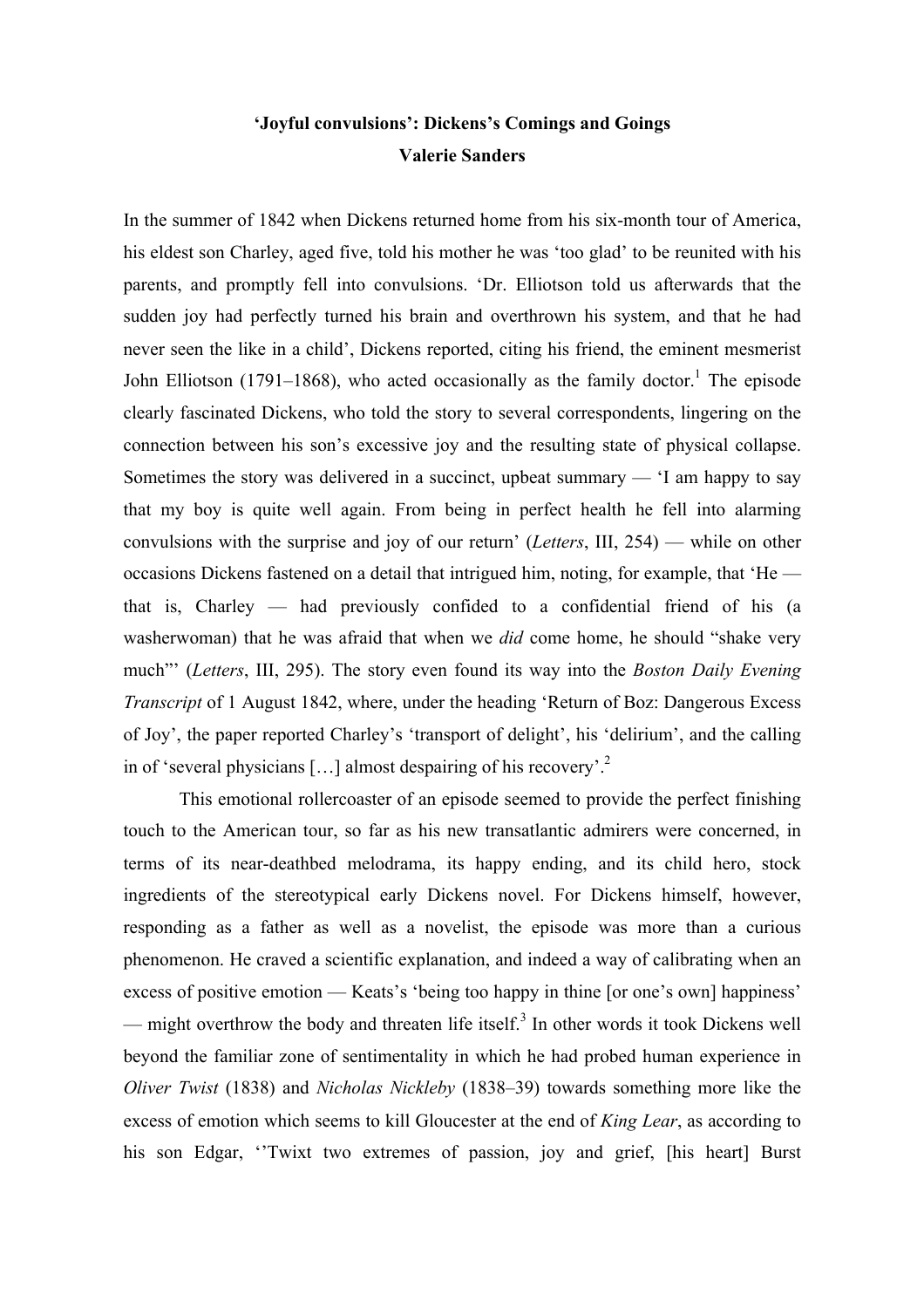smilingly'.<sup>4</sup> Moreover, given Charley's own thoughtful commentary on his condition, as reported in the letters, the story acquired further troubling nuances which resonate through Dickens's lifelong recorded difficulties with partings and returns.

Nowhere, in fact, does Dickens more exhibit his concern with the debilitating impact of sudden, overwhelming excitement than in his many records, whether factual or fictional, familial, or comradely, of meetings, partings, and reunions. While many of these scenes in Dickens's life, as well as in his novels, occurred between men as colleagues and professional associates, the aim of this essay is to focus on those within the family, and specifically on the partings and reunions that happen between parents and children. As a father of seven surviving sons and two daughters, Dickens was the head of a perpetually unstable, fluctuating household, as sons were sent away first to school and then to employment abroad. If the children were at home, their parents might be away, sometimes for months at a time. As his daughter Mamie Dickens recalls, even the family dogs were swept into this emotional maelstrom, some coping with it better than others. While the two Newfoundlands behaved much as usual when he returned from his second visit to America, Linda, the St Bernard, Dickens told her, 'was greatly excited; weeping profusely, and throwing herself on her back that she might caress my foot with her great forepaws'.5 While Dickens was evidently gratified by this overwhelming display of affection, there is something disquieting about a dog 'weeping profusely' which is of a piece with his profound discomfort around family reunions. The rhythms of coming and going in the Dickens household were incessant without necessarily becoming any easier to manage, whether for animals or humans.

In his novels, the emotions of separating and reuniting parents and children are often further exacerbated by complex histories of estrangement: the instincts on the children's side frequently passionate for reconciliation, while the parents are paralysed by shame and loss of words. Recourse to his letters and his children's memoirs suggests that the language of separation came with difficulty to Dickens the father. As Mamie testified, he had 'such an intense dislike for leave-taking that he always, when it was possible, shirked a farewell'. A silent kiss or waved hand on parting was considered more bearable than the spoken word. $6$  It was therefore easier for him to play down or 'medicalize' the sensations experienced in family partings and reunions, rather than accept them at face value. As a father his own feelings are so difficult to articulate that, as in the episode of Charley's convulsions, they fade into the background, displaced by the phenomenon of the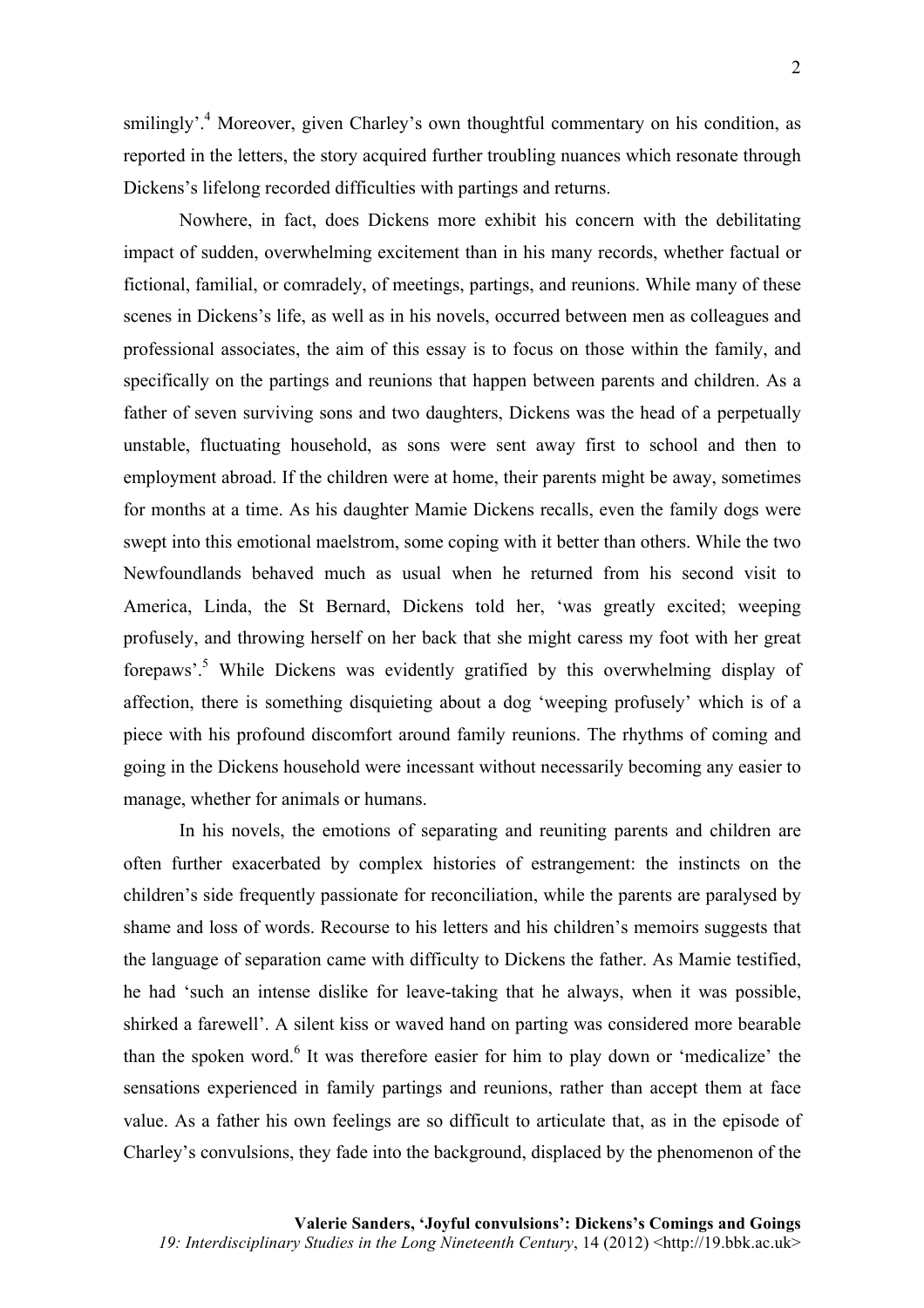child's hysteria, of which he becomes both observer and reporter. Later, however, as his sons permanently leave home, the narrative focus in his letters shifts back towards himself in attempts to understand how such departures affected his own peace of mind. With the multiplication of partings and reunions in his novels, the balance of feeling between parents and children see-saws, as Dickens experiments with patterns of silence and agitation, self-blame and recrimination, passing back and forth between the generations. Throughout his life, Dickens explores issues of 'ownership' of these powerful occasions, in the sense of whose feelings — parent's or child's — guide the negotiation of leaving or returning, often in the knowledge that the climactic meeting must be the last.

### **I**

#### **Convulsions of Feeling**

When Charley nearly died of joy at being reunited with his parents, his father's friend and doctor Elliotson had recently written about convulsions in his *Principles and Practice of Medicine* (1839). Based on a series of lectures given at London University, the book had been serialized in the *London Medical Gazette* in 1833, and was thus well established in the public domain by the time Dickens asked for his help. Among the forty-seven references to the term are many allusions to the particular risks run by children, who 'as you know, are very liable to epileptic fits and regular convulsions'.7 In his opening sections, however, Elliotson muses more generally on the threats to human health and well-being from the strains of excessive emotion. 'Human nature seems doomed to suffer', he admits in relation to the moral causes of insanity, which he argues is more often triggered by 'joy' than by grief: 'Most of us, every day of our lives, suffer something or other, — little or much; and human nature seems more capable of enduring grief than of bearing joy' (p. 631). Twice more in the text he ponders the strangeness of our ability to bear unhappiness more easily than extreme delight. Passions of the most agreeable kind, he argues, 'excessive joy, for instance, — may have almost as injurious an effect, as those which are of an opposite character' (p. 27). His sober conclusion is that '[h]istory relates many accounts of persons who have died from excessive joy' (p. 29). Reunions, by this reckoning, are thus more dangerous than partings, which require of the participants only patient endurance, rather than an ability to survive the delirious pleasures of homecoming.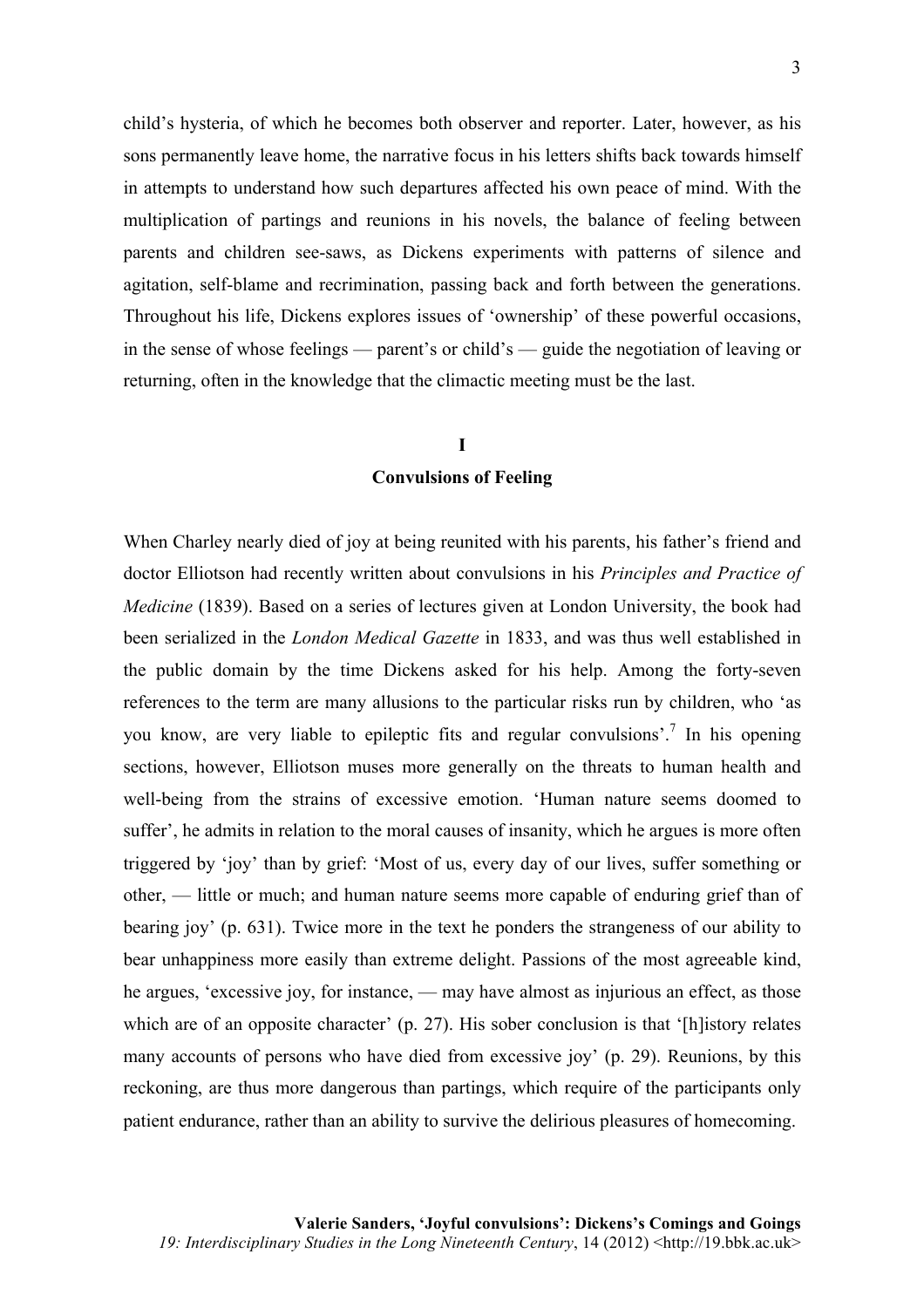Traces of Elliotson's ideas about the risks to health of sudden emotion seem to resurface periodically in Dickens's writing. 'Convulsions', named as such, appear in the earlier Dickens texts more often than the later. For example, in 'The Funny Young Gentleman' from his *Sketches of Young Gentlemen* (1838), the gentleman 'frightened into convulsions a little boy who was sitting up to supper in a high chair, by sinking below the table and suddenly reappearing with a mask on' — another example of a child being frightened by the comings and goings of an adult, albeit within a game.<sup>8</sup> Transferred to an adult, many years later in *Little Dorrit* (1857) the impact of sudden joy still gives the recipient the shakes. In Chapter 35, both father and daughter are physically prostrated by news of Mr Dorrit's newfound wealth and imminent release from prison. When Arthur Clennam tells Amy Dorrit of the remarkable change in her father's fortunes, she swoons, with her father's name on her lips; while, as Clennam asks Mr Dorrit to prepare himself for unusually happy news, he warns: 'We have all heard of great surprises of joy'.<sup>9</sup> Mr Dorrit, in response, keeps his hand on his heart, as if bracing himself for news that might kill him, and when the news is broken, 'began to shake as if he were very cold' (p. 469). Jill Matus has recently drawn attention to the way Victorian novelists explored the causes and effects of shock and trauma, a feature of many novels other than those of Dickens. 'The discourse of trauma cohered around studies of the effects of stress or shock on memory and the incapacity of the subject to recollect, narrativize, or articulate overwhelming experience', she explains, adding that hallucinations and flashbacks often signalled 'the presence, yet inaccessibility of the dissociated knowledge'.<sup>10</sup> Where children were concerned, the effects of trauma, scaling off into degrees of 'insanity', were still harder to calibrate. As Sally Shuttleworth has noted, the 1840s 'saw an extraordinary flowering of the literature of child development, as well as the first steps towards establishing the child mind as an area of medical investigation'.<sup>11</sup> Like Darwin and Gladstone a close observer of his children's personalities and behaviour, Dickens remained concerned throughout his career with the exploration and expression of trauma in children, often conveyed through confusing dreamlike states, obsessions, and fears. He can therefore be said to be working in parallel with contemporary scientific interests which matured after his death in the second half of the century with the work of the child study movement.

Understanding the emotions of adults who found themselves locked in a disturbing dialogue with traumatized children was even more unchartered territory. Among the most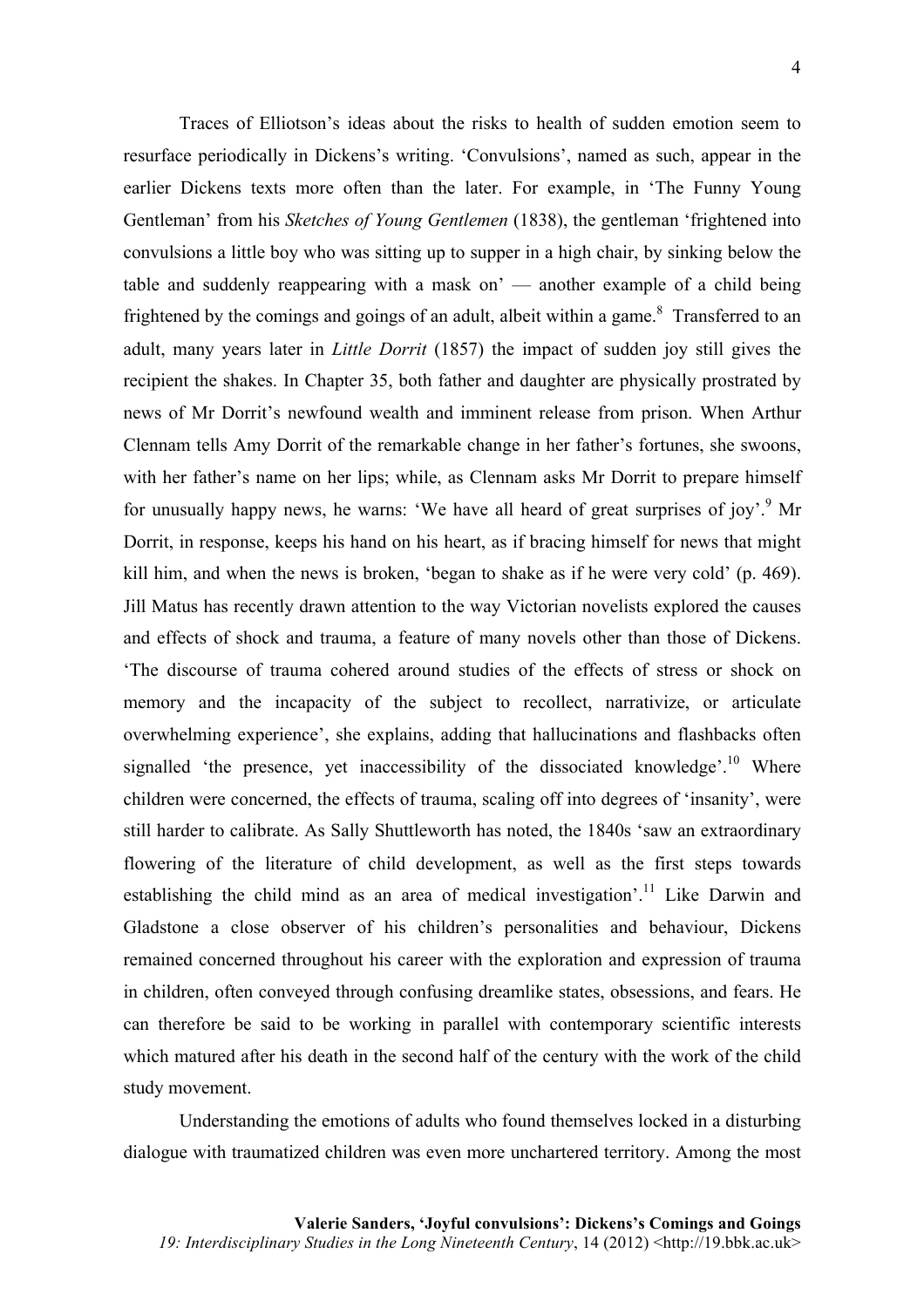recurrent of sudden changes in Dickens's fiction is the unexpected departure or return of a family member: the very stuff of melodrama which attracted him as a rising young writer. While melodrama — 'the mode of excess', as Peter Brooks calls it — works as the predominant method of representing climactic reunions and farewells in his novels, in his letters he often sought a deeper understanding of their nuances, whether by repeatedly

telling the same story to different correspondents, or by seeking a scientific or medical explanation for his experiences.<sup>12</sup> When Dickens addressed emotional trauma in parent figures, finding a language which expressed the full range of feeling without descending into cheap sentimentality remained a challenge. His fictional fathers are often silent and awkward as they confront the moment of parting from, or being reunited with, a child, while his mothers resort to the language of melodrama. Of the three, it is generally the child who puts his or her case the most persuasively, by a combination of anguish and body language. If the result seems crude to modern tastes, Brooks reminds us not only that the 'desire to express all seems a fundamental characteristic of the melodramatic mode', but also that the characters 'assume primary psychic roles, father, mother, child, and express basic psychic conditions'.<sup>13</sup> The next sections of this essay will therefore look first at the biographical context of these 'psychic roles' in letters and family memoirs, before considering the ways in which the passion of children, peaking in partings and reunions, challenges parental inhibition in key scenes of his novels.

### **II**

#### **Dickens's Farewells**

'Dickens hated goodbyes', Robert Douglas-Fairhurst suggests in a new study of Dickens's earliest years as a professional writer, adding: 'Dickens's fiction is full of scenes in which this pain is either deferred as long as possible, or drawn out in a way that allowed him to play the roles of both torturer and victim.<sup>14</sup> Douglas-Fairhurst's choice of words here is telling: farewells 'tortured' those involved, and Dickens exploited their melodramatic potential to the full. In order to be better understood, the episode of Charley's convulsions needs to be contextualized in the culture of separation anxiety, specifically of partings and returns, which was very much a feature of Dickens's relationships with his friends and family. Starting with sixteen-year-old Walter in 1857, the next two decades saw a constant shuttling to and fro of sons in search of careers in distant locations: Sydney becoming a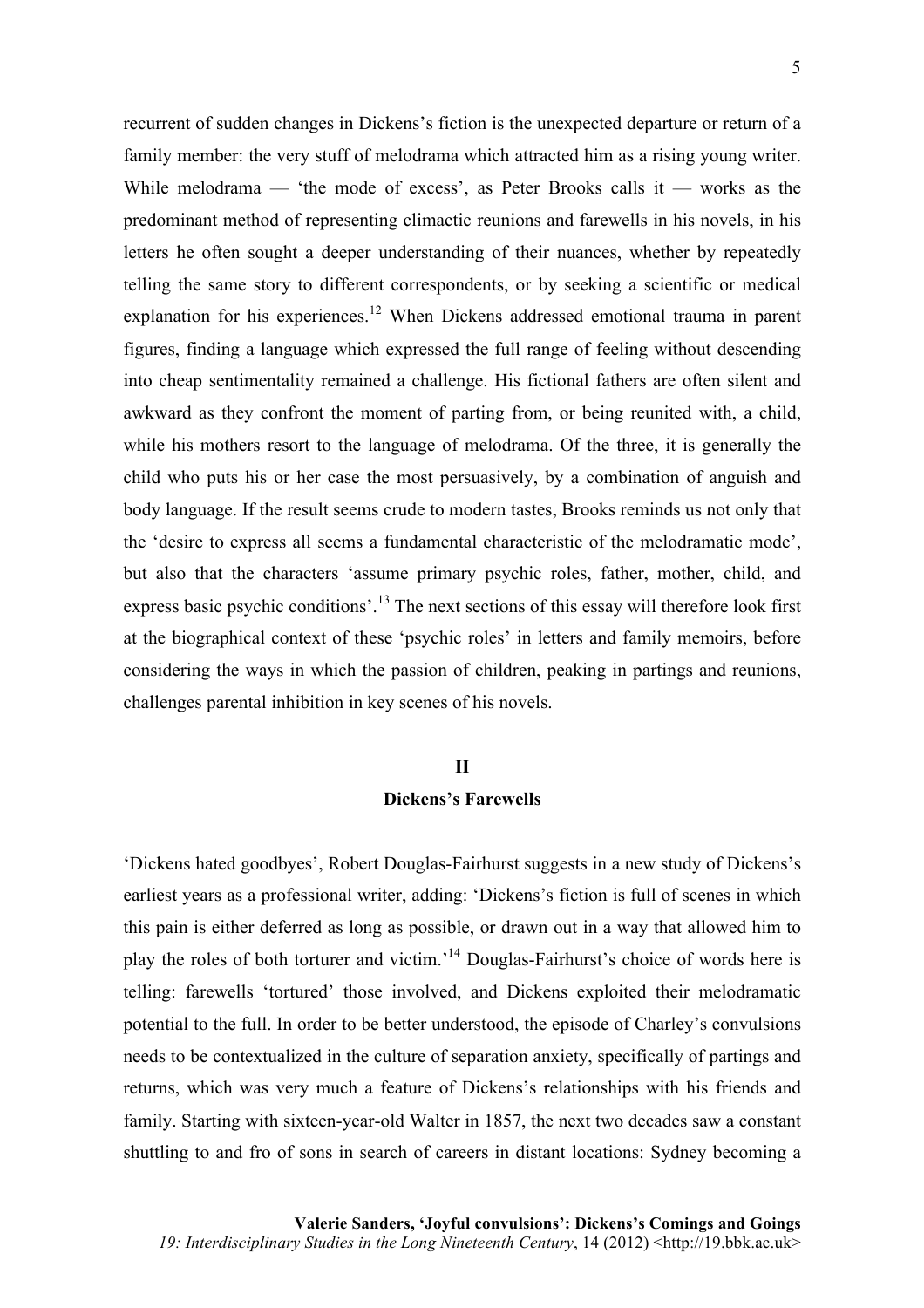navy cadet in 1860, Frank sailing for India in 1864, Alfred for Australia in 1865, followed by Edward, known as 'Plorn', his youngest, three years later. Even anxious Charley went to Hong Kong for a few months in 1860 to investigate the tea trade. This was quite apart from all the leavings for school in France and Germany, which were a regular feature of the household, and all the farewell dinners and speeches held first as an inevitable part of Dickens's second visit to America in 1867–68, and then as he ended his programme of public readings. For a man who hated farewells he was constantly saying goodbye, and frequently in public. As Dickens observed in 1857, perhaps the 'best definition of man may not be, after all, that he is (for all his sins) a parting and farewell-taking animal'; a view he repeated a decade later to 'Plorn', on the eve of his son's departure for Australia: 'this life is half made up of partings, and these pains must be borne'.<sup>15</sup>

Underlying or overshadowing all these comings and goings was of course the final departure of all. Rosemarie Bodenheimer argues that Dickens was fascinated by 'inbetween' states: hence his interest in mesmerism, which he learnt to practise from John Elliotson, but also inexplicable spiritual experiences (for example in 1844 when he told John Forster a dream of his seventeen-year-old sister-in-law Mary Hogarth).<sup>16</sup> Partings and reunions are another obvious in-between state, where the unspoken awareness of death blights all cheerful promises to meet again. The deepest shock of Dickens's life, as has been widely documented, was Mary's sudden death in May 1837, after a family evening at the theatre. As the worst of traumas, sudden death, in Dickens's life and in his novels, haunts much of what he wrote about parting, with the prospect of reunion necessarily configured (never very heartily) in religious terms as a coming together in the afterlife. So far as Mary was concerned, his preoccupation with her grave, where he hoped to be buried himself, was a way of focusing on the eventual possibility of physical reunion. 'It seems like losing her a second time', he complained to Forster in October 1841 when the grave was reopened to admit the body of her brother George who had also died young and suddenly.<sup>17</sup>

Perhaps Dickens's trip to America in 1842 followed too closely this second Hogarth family tragedy. Either way, his determination to make the American journey, notwithstanding separation from his children and his wife's bursting into tears whenever the trip was mentioned, is mooted briskly in a series of letters to friends through the autumn of 1841. As the arrangements fell into place, he confessed to Forster an odd mixture of emotions, by which his departure was already overtaken in his imagination by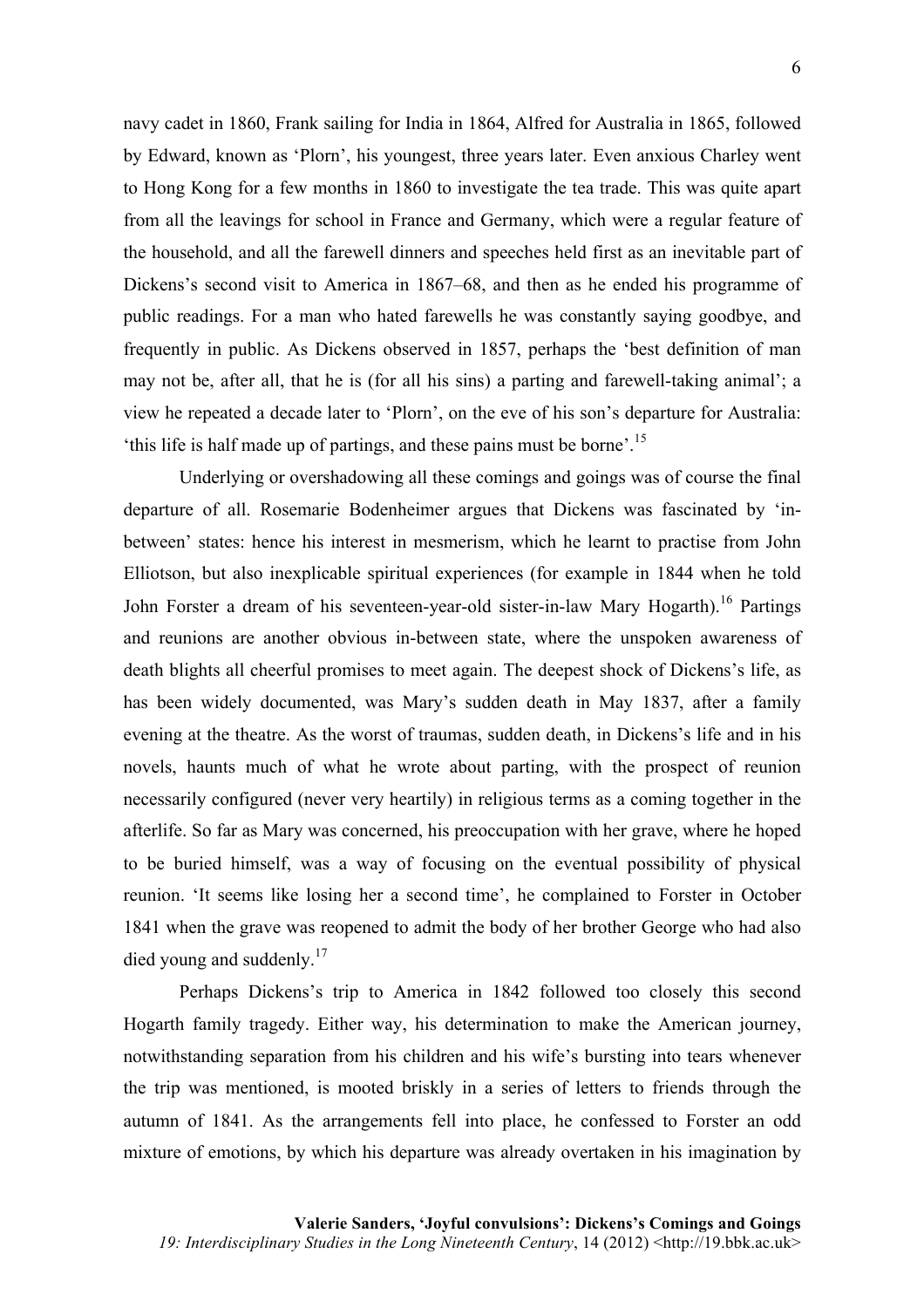his return: 'I feel so amiable, so meek, so fond of people, so full of gratitude and reliance, that I am like a sick man. And I am already counting the days between this and coming home again' (*Letters*, II, 393). His male friends, especially, figured in the recounting of passionate meetings, both anticipated and actual, especially when he was away on longer tours. To Forster, he was especially open in his emotions. 'Oh for news from home!' he lamented from New York in February 1842:

I think of your letters so full of heart and friendship, with perhaps a little scrawl of Charley's or Mamey's, lying at the bottom of the deep sea; and am as full of sorrow as if they had once been living creatures. (*Letters*, III, 96)

Forster, in turn, in his biography, remembered a snatched week's return from Italy in December 1844, when the two friends were briefly reunited. As so often in his novels, reunion was tainted from the start by the shadow of another parting:

There was certainly no want of animation when we met. I have but to write the words to bring back the eager face and figure, as they flashed upon me so suddenly this wintry Saturday night that almost before I could be conscious of his presence I felt the grasp of his hand. It is almost all I can find it possible to remember of the brief, bright meeting.<sup>18</sup>

In each of these passages, words and paper first recall faces, figures, hearts, and hands, followed by waves of feeling, but as Dickens began to leave home for longer periods of time, and made new friends in other countries, he needed to develop a vocabulary for simultaneously missing those he was leaving behind and those he was looking forward to seeing again. 'The ocean can no more divide you and me, than darkness can shut out Heaven from a blind man', he assured Jonathan Chapman, Mayor of Boston in June 1842 (*Letters*, III, 248), which triggered an equally emotional response from Chapman in the form of a six-stanza farewell poem. 'After we cut loose from you,' Chapman admitted of their New York parting, 'I gazed upon your ship until every vestige of her disappeared and I could not really say in my heart "good bye" until the last line vanished' (*Letters*, III, 301n). Anticipating the mournful ship images from *In Memoriam* (1850), Chapman's language here indicates the emotional intensity of even the more superficial relationships in Dickens's professional life with other men. To Forster, the friend to whom he most freely expressed his feelings, Dickens, writing from Canada in May 1842, described himself as getting 'FEVERED with anxiety for home'. The one word 'home' is then repeated seven times, the last in large capitals, followed by eleven exclamation marks (*Letters*, III, 248). Clearly, the whole experience of prolonged separation from friends as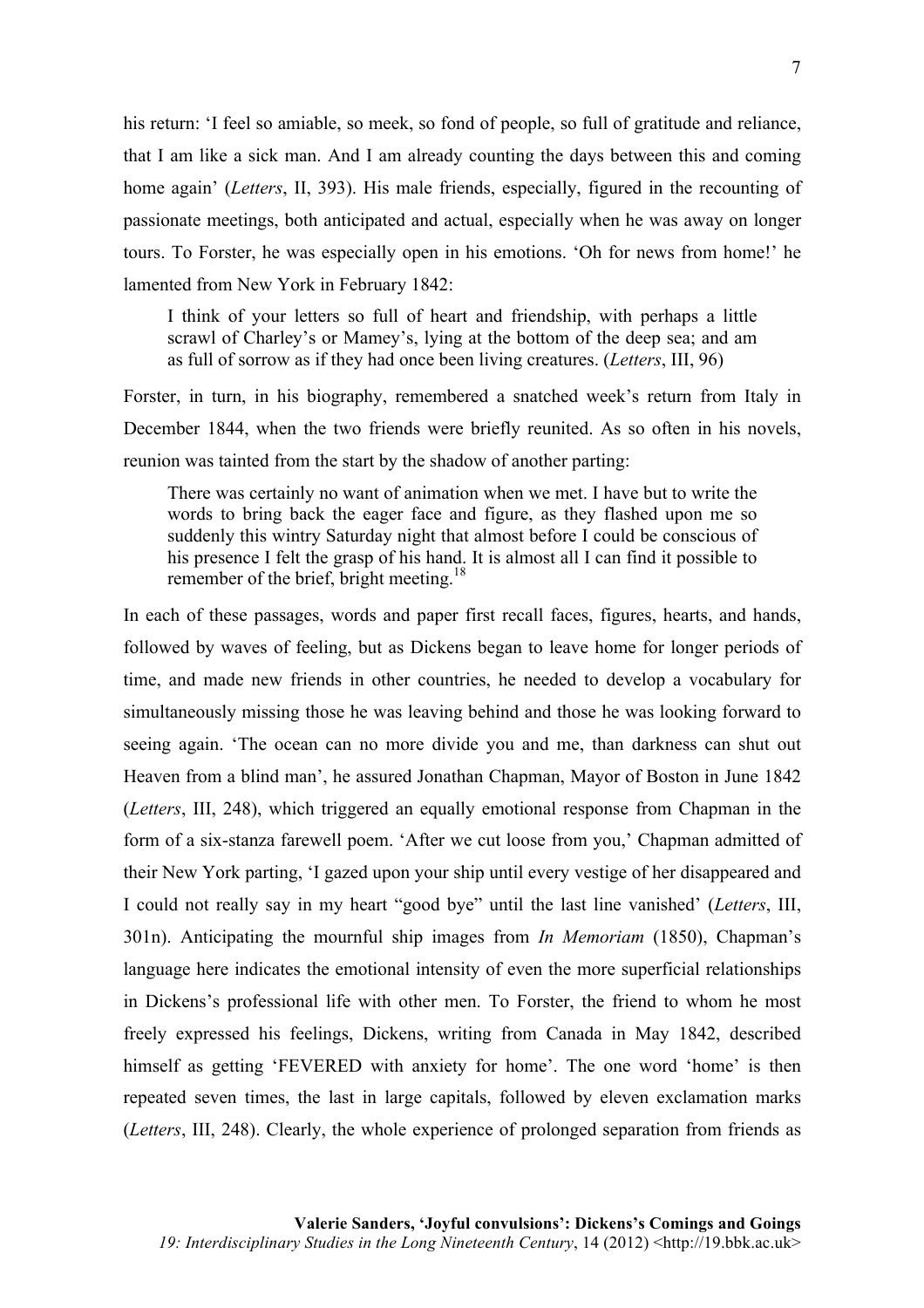much as family in the early 1840s pushed to the limits Dickens's powers of emotional expression, especially in terms of his relationships with other men. His language finally breaks down altogether in the face of a desperate longing for return to his own world.

As he grew older and most of his sons left home to seek their fortunes elsewhere, Dickens became the one who stayed at home waving others off on dangerous sea voyages, and dealing with the blank spaces and empty rooms where his children had once been. His role as a father bidding goodbye to his children (he rarely says anything about his wife's feelings on these occasions) repeatedly troubles him as he struggles to articulate his own feelings while underestimating his sons'. Walter's situation is a case in point. In July 1857 Dickens travelled to Southampton to see his second son off to India. Peter Ackroyd disputes any evidence that 'Dickens was particularly upset about Walter's departure for Walter's own sake; his lament is generalised, and his own response to seeing his son leave was to think of himself at a similar age'.<sup>19</sup> Indeed Dickens seems arrested by his own thoughts about himself as a father, as he ponders in a letter to Edmund Yates, 'I dont [*sic*] at all know this day how he comes to be mine, or I, his' (*Letters*, VIII, 380). 'I don't write to say this', he adds, 'or to say how, seeing Charley and he going aboard the Ship before me just now, I suddenly came into possession of a photograph of my own back at 16 and 20, and also into a suspicion that I had doubled the last age' (*Letters*, VIII, 380). Two sons thus become two images of their father, who is disturbed to find himself aged forty-five, when presumably he still feels as vulnerable as a young man. In other letters he hastened to assure everyone that Walter was not unduly upset. 'He was cut up for a minute or so when I bade him good bye', he admitted to Angela Burdett-Coutts, 'and also yesterday morning when he took leave of them in town, and also on Saturday when he left his little brothers at Gad's Hill; but on all three occasions he recovered directly, and conducted himself like a Man' (*Letters*, VIII, 380–81). Was this the clue to Dickens's insistence on well-conducted leave-takings? Arguably, Walter struggled manfully with his feelings on three separate occasions, which his father downplayed. Although in these letters Dickens constantly refers to his son as 'the poor fellow', and 'the poor boy', he bluffly persuaded himself that Walter, by then at Gibraltar, was man enough to have forgotten home, and 'does not seem, as yet, to have a backward glance or regret' (*Letters*, VIII, 422).

A similar drama was played out with his fifth son, Sydney, nicknamed 'the dear admiral', in honour of his joining the navy. Though he looked 'very small aboard a great ship' when Dickens saw him off in September 1860, the father insisted that the son was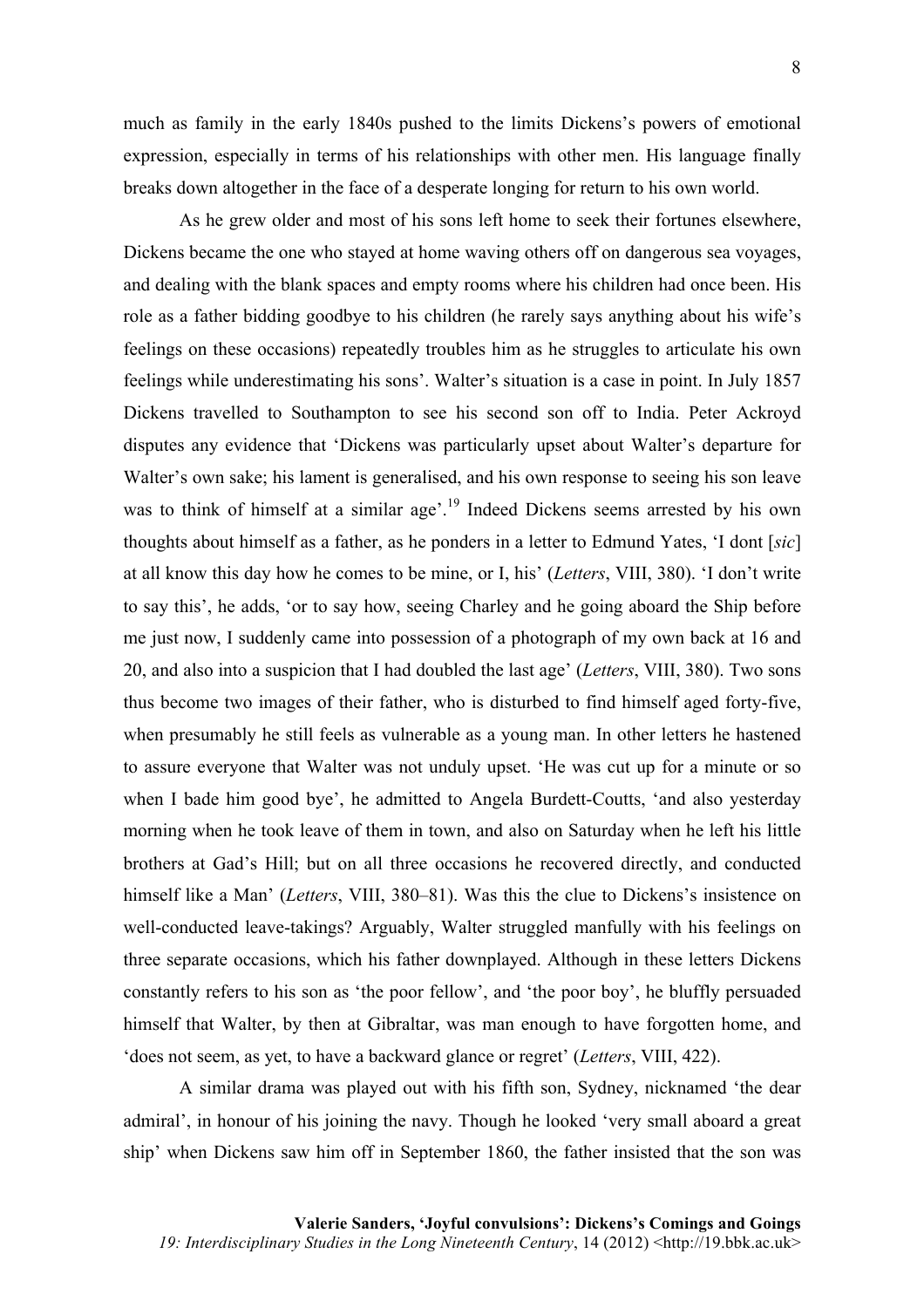'as little overcome as it was possible for a boy to be, and stood waving the gold-banded cap, as we came ashore in a boat'.<sup>20</sup> When his turn came in 1868, the youngest son, 'poor Plorn' was more visibly distressed: 'He was pale, and had been crying, and (Harry said) had broken down in the railway carriage after leaving Higham station.' Notwithstanding several more outbursts at each stage of the journey, Dickens assured his daughter Mamie at home, that 'he went away, poor dear fellow, as well as could possibly be expected' (*Letters*, XII, 188).

Henry Fielding Dickens's recollection of this episode in his memoirs is quite different. This sixth and most successful of the sons (the 'Harry' mentioned above), writing in 1928, remembered only an emotional farewell at Paddington station: 'My father openly gave way to his intense grief quite regardless of his surroundings, and I do not think I had ever fully realized till then the depth of his affection towards his children.' Returning to the subject in more recollections of 1934, Henry noted that his father's normal state of reserve made him 'afraid of "letting himself go"'. In saying goodbye to 'Plorn', however, his son 'never saw a man so completely overcome'. <sup>21</sup> As we have seen from Dickens's own version of the scene, the father's instinct was to play down the emotions on both sides. All he would say repeatedly to correspondents was that the parting had been 'hard' or 'sad', and that he himself had been 'shaken' or 'not himself' (*Letters*, XII, 189–92). No tears of his own were explicitly mentioned: only that 'Plorn' 'seemed to me to become once more my youngest and favourite little child' (*Letters*, XII, 189). As with the farewell to Walter, a historical flashback returned the father to a period of childhood when there was no need for anyone to say goodbye.

Ever ready to underestimate his children's emotions where it suited his view of events, Dickens was regarded very differently by his children, who repeatedly find emotion in his dealings with them where he himself denied it. His children, in fact, testified generally in their memoirs to moments when they were surprised or touched by his unguarded reaction to them. Mamie Dickens, for example, remembers his 'truly womanly sympathy' with children, 'in all their childish joys and griefs'.<sup>22</sup> She also recalls the strangeness of seeing him weep when flowers were brought on the death of his baby daughter, Dora. 'It is always very terrible to see a man weep', she comments, 'but to see your own father weep, and to see this for the first time as a child, fills you with a curious awe'.<sup>23</sup> Many of the memorable stories retold about Dickens's home life commemorate an emotion that was unsettling to him or his children because it was out of kilter in some way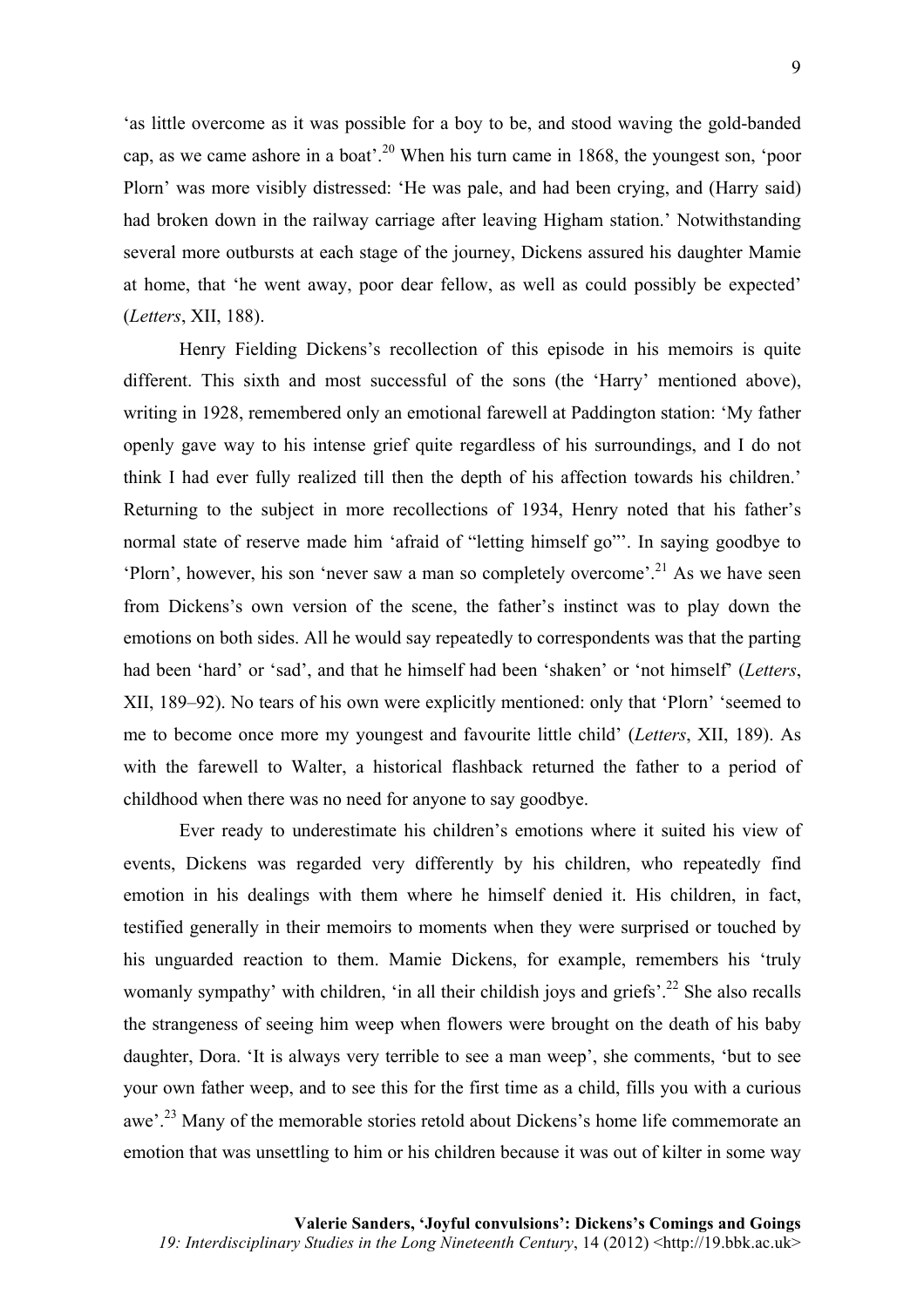with the expected course of events or with the normal atmosphere of the household. What might be seen as the most traumatic breakup of all, however — the separation of the Dickens parents in 1858 — he describes as being more difficult, paradoxically because the children had never been attached to their mother. 'If the children loved her, or ever had loved her, this severance would have been a far easier thing than it is', he tried to explain with convoluted logic to Burdett-Coutts (*Letters*, VIII, 559). As Ackroyd argues, '[o]n the evidence of the children themselves, all this was quite untrue' (p. 856). Nevertheless, as Dickens saw it, the very absence of feeling in his children (allegedly) where it should have occurred perhaps made the separation arrangements mechanical and empty, where weeping would for once have seemed more natural.

What we see in Dickens's family letters over three decades is a determination to handle separations by avoiding a 'scene' which would make him appear weak or 'unmanly'. Nevertheless, a tension persists in many of these episodes between the child's greater readiness to express emotion and the father's equal anxiety to suppress it. The bearableness of all partings (and indeed reunions) hinges on the knife-edge balance between each person's concern for himself and his solicitude for the other. For the sake of the son, the father must maintain his self-control; equally, the son must take care not to upset his father, or behave like a child too immature to be sent out into the adult world. The result is a determination to avoid emotive language or elaborate descriptions, like the one supplied by his son Henry. Dickens was himself aware of this effort at self-control, which he referred to as a 'habit of suppression', dating back to the time of his unrequited infatuation with Maria Beadnell, his first love. This explanation he confided in 1855 to the now-married and no longer appealing Maria (*Letters* VII, 543). Possibly, memories of his being sent away to the blacking warehouse or Charley's collapse when his parents returned from America were just as powerful in reinforcing Dickens's dislike of excessive displays of feeling. As a habit it was, however, in direct conflict with his lifelong pleasure in writing scenes his readers would find emotionally draining.

#### **III**

#### **Meeting and Parting, Laughing and Crying**

Being somewhere between laughing and crying was for many years Dickens's stock rendition of extreme emotion, as Sally Ledger noted in this journal some years ago,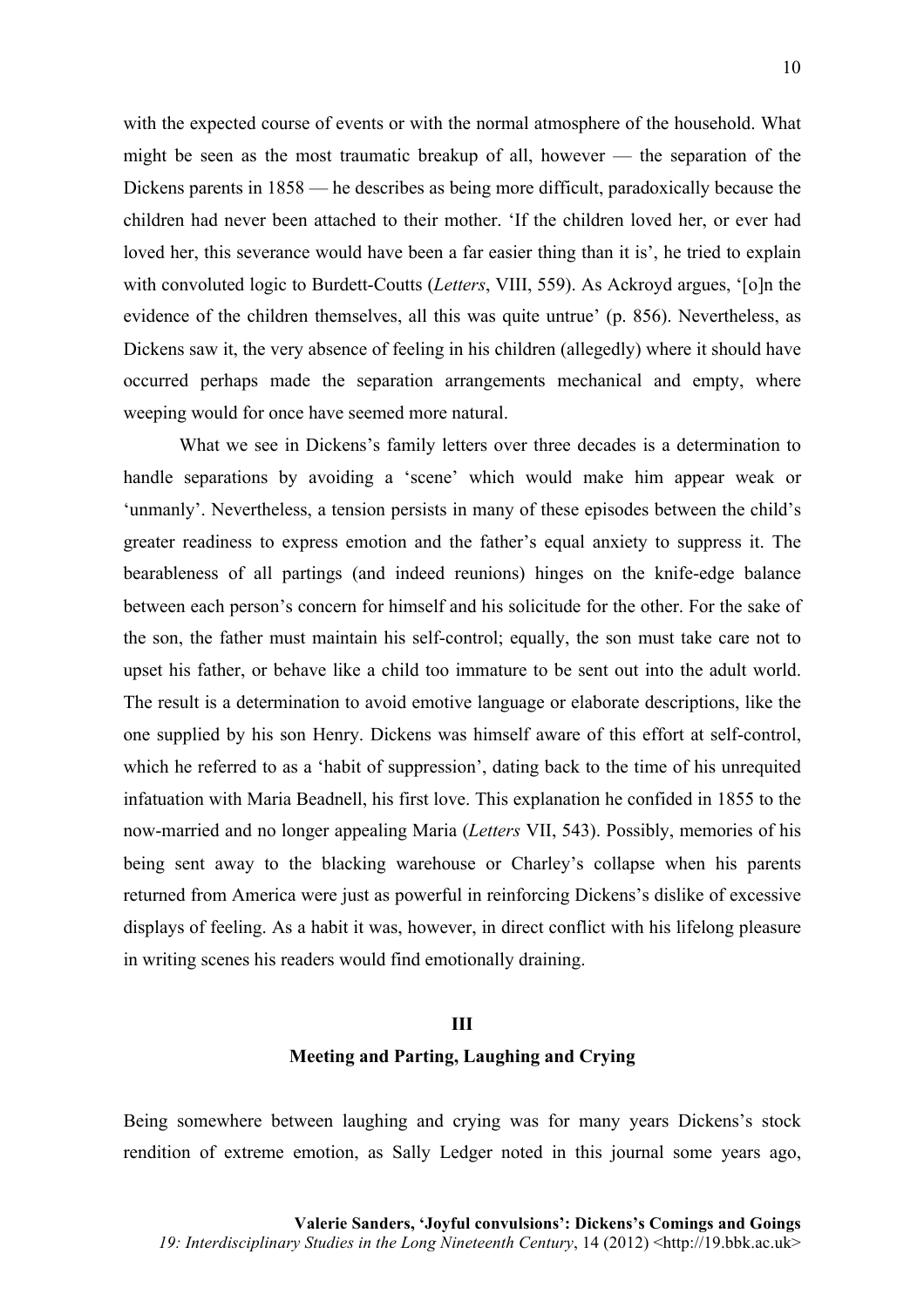stressing both the 'staged, performed nature' of his public readings, and the shared affective response of his listeners.<sup>24</sup> Among his characters, this shared response can be similar in adults and children, or in both blended together, as at the end of *Oliver Twist*, when Oliver is finally united with Mrs Maylie and Rose in a storm of joy and grief. By *David Copperfield* (1849–50), however, the rhythms of leaving and returning have become more complicated, troubled as they are by issues of jealousy and possessiveness. Moreover, although there are still occasions for shared gales of tears and laughter, as in Chapter 7 when David is reunited at Mr Creakle's school with Mr Peggotty and Ham, and they all three laugh until David is on the verge of tears again, Dickens becomes increasingly interested in the solitary, scarcely comprehended emotions of the child which cannot be shared. While David's return home in Chapter 3, after staying with the Peggottys, to find he has a new 'Pa', begins familiarly enough with the flinging open of the door, and David's looking for his mother, 'half laughing and half crying in [his] pleasant agitation', his emotions constantly compete with his mother's self-centred defensiveness, which is always her way of responding to criticism from the Murdstones.<sup>25</sup> On his second return home, this time to find he has a new baby brother, David has become all too aware of the emotional cross-currents and tensions in the household, of which he is largely the cause, much as Pip will be in *Great Expectations* (1860–61), albeit for different reasons, once his money has created a divide between himself and the rest of his humble household.

'The pain of parting is nothing to the joy of meeting again', Nicholas Nickleby promises his mother and sister at the start of the novel as they prepare to go their separate ways (p. 87); yet joyful reunions between parents and children are rarer than one might imagine in Dickens's novels.<sup>26</sup> Those that exist are often stilted and awkward, marred either by a mutual awareness of a troubled history, or by an atmosphere of shame and humiliation. When adult children are reunited with their parents after a long period of separation, Dickens's language becomes still more strained and uncertain as the child uncovers the existence of an incomprehensible guilty passion in the parent, emanating from their secret past. The weight of emotion becomes in effect so unsustainable that it frequently cuts off any future for the relationship. Laughter largely disappears from the scene, to be replaced by the rhetoric of accusation or a begging for forgiveness, whether from the child or the parent. Only in the mysterious, more individual emotional behaviour of young children, or the recovery of such in young adults, can Dickens find an outlet for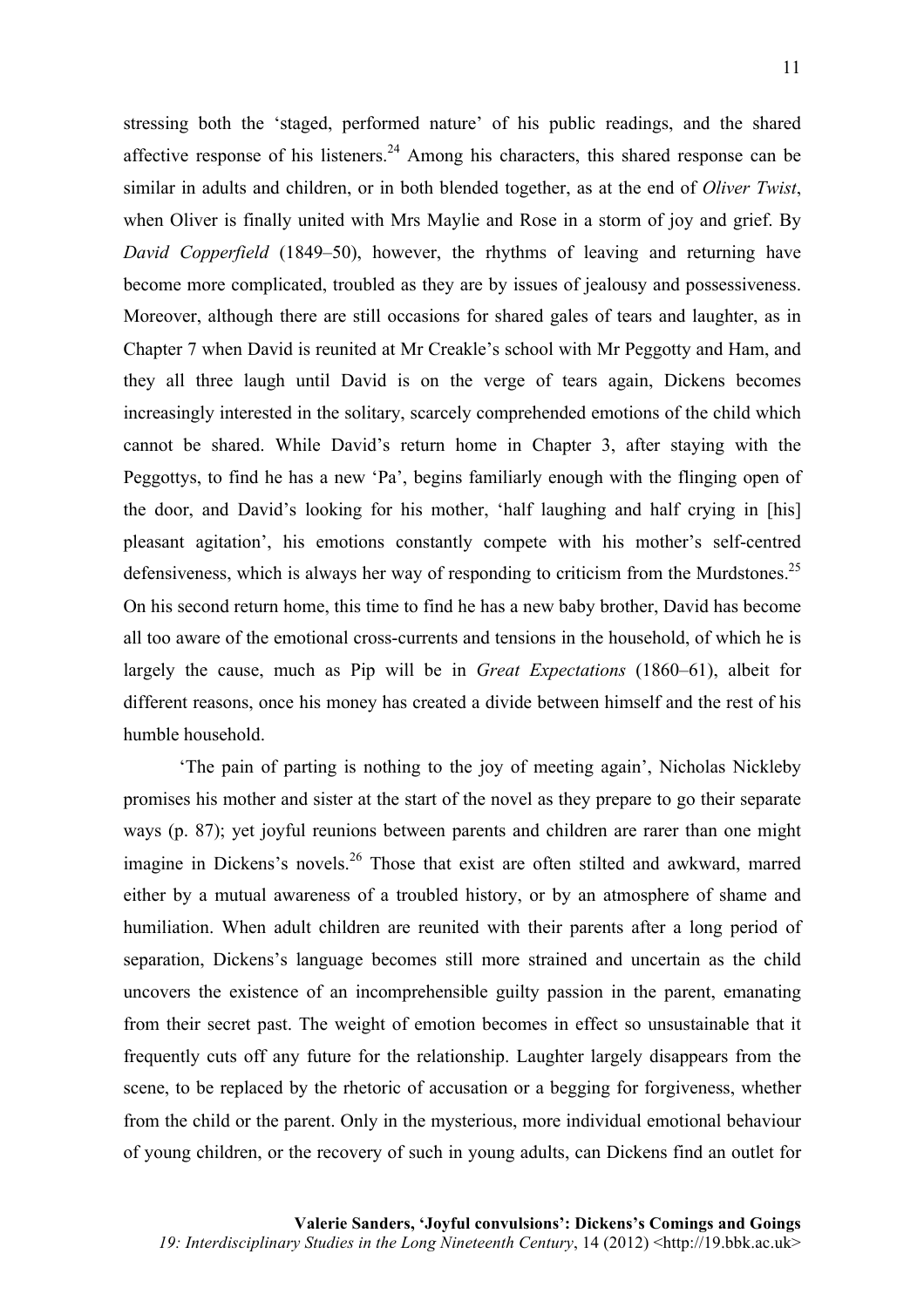the pains of separation which can eventually be reconciled with a continuance of normal domestic life, even if this has to be deferred for many years.

In several notable cases, the history is so irredeemable that the reunion is little more than another parting, briefly preceded by explanation and reconciliation. Edith Dombey's 'We meet to-night, and part to-night' — thrown contemptuously at Carker in Dijon — becomes a kind of epigraph for many of the brief encounters of family members, as well as estranged lovers in Dickens's novels.<sup>27</sup> The question of why so many family reunions trigger permanent partings, via a cathartic outburst of emotion, is one that needs to be addressed in the broader context of Dickens's ideology of the family. As several critics have recently attested, most notably Holly Furneaux, Dickens tends to favour new, young configurations, especially 'families of choice', over the deadening, conformist structures of the previous generation. Though many of his novels end with the beginnings of a new, apparently conventional family, such as Florence and Walter Gay's, David and Agnes Copperfield's, or Esther and Allan Woodcourt's, these new families are rarely formed without some confrontation with the old, and a discarding of its failed components: the 'child wife', or the tyrannical father, to take two obvious examples. The family reunion that segues unstoppably into another parting becomes a way of challenging and rejecting the objectionable elements that in terms of Dickens's personal ideology cannot be subsumed invisibly into the new family.

In most episodes the child is the innocent party and the parent the one with the most to atone for, as in *Dombey and Son*, where the now-married Florence (a mother herself) travels from her father's sickbed to a combined reunion and parting with her stepmother, Edith. Although relations with Edith, who even at this late stage Florence addresses as 'Mama', have always been cordial, even a false hint of Edith's 'fallenness' is enough to make a fresh start impossible. The two initially look at each other, unable to speak. 'On each face, wonder and fear were painted vividly; each so still and silent, looking at the other over the black gulf of the irrecoverable past.' Florence, as the first to speak, bursts into tears and asks: 'Oh, Mama, Mama! Why do we meet like this? Why were you ever kind to me when there was no one else, that we should meet like this?' (p. 964). Edith's silence persists until Florence has explained her reconciliation with her father, the phrase 'She answered not a word' marking the pauses between each of Florence's timid summaries. In trying to reconcile with her father's estranged wife as well as her father, Florence is given an impossible task. As they both recognize, the restoration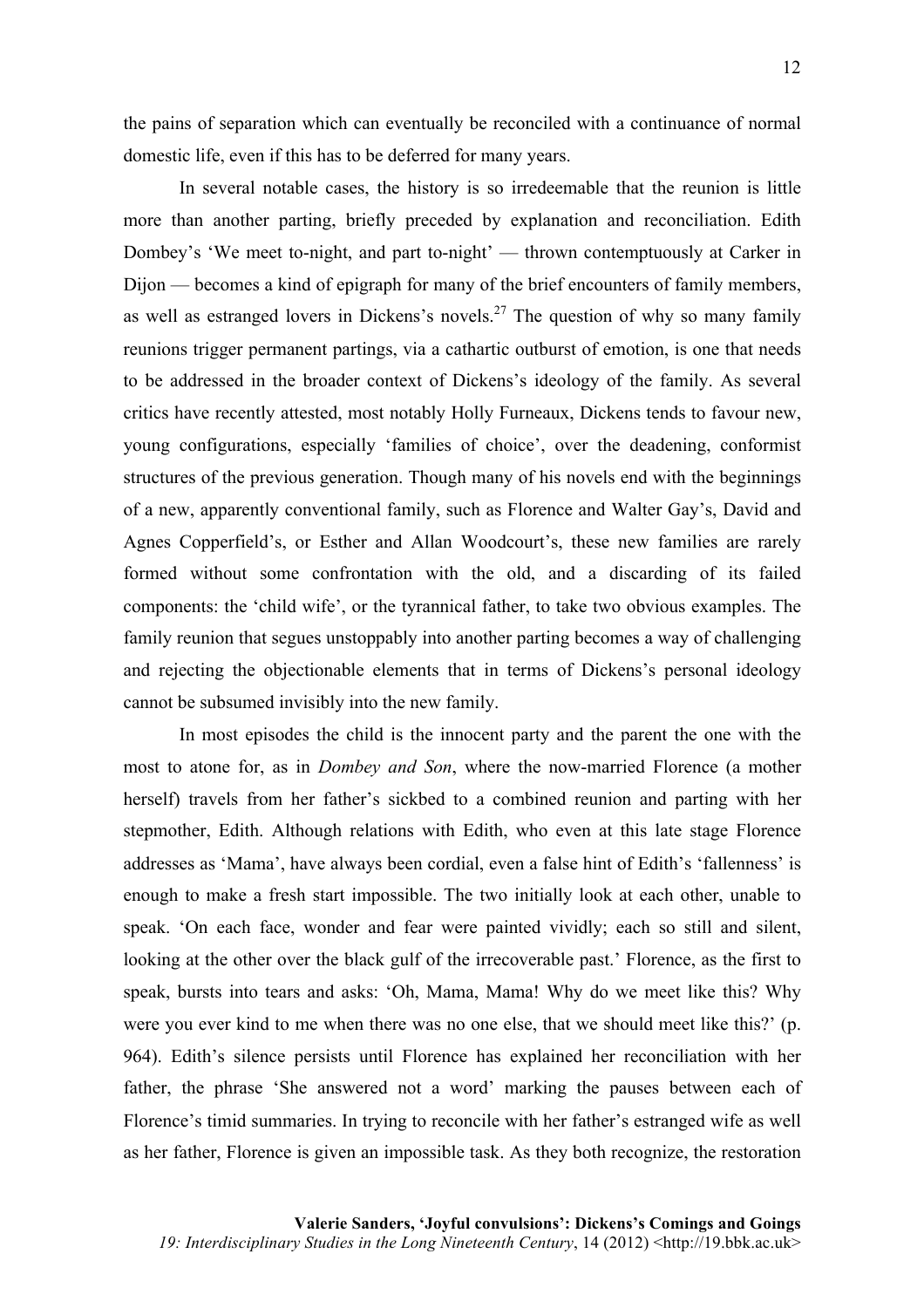of order in the Dombey home must permanently exclude Edith, even though she is technically innocent of adultery. Even a long-winded interruption from Cousin Feenix does little to mitigate Edith's stern determination to concede only the most meagre comfort; moreover, Florence's role as self-appointed go-between seems to override her desire to reconcile with Edith as a mother figure. The scene exists to make some kind of peace between husband and wife, itself part and parcel of the reconciliation between father and daughter, only at the very end offering solace to Florence as a daughter, albeit as a harmonious parting rather than as a reunion. As happens more than once in Dickens's novels — the meeting/parting between Pip and Estella at the end of *Great Expectations*, for example — one person desires a continuance, while the other firmly closes down the likelihood of any further meetings:

'To meet again!' cried Florence. 'Never again! Never again! When you leave me in this dark room, think that you have left me in the grave. Remember only that I was once, and that I loved you!' (p. 969)

Five years later, Dickens revisited the scenario of the guilty mother and innocent daughter attempting reconciliation. In *Bleak House* (1853), Esther Summerson, having blamed herself for her childhood banishment at the hands of Mrs Rachael, tries to make peace with her mother, Lady Dedlock. Between these two key scenes comes a more positive farewell from Miss Donny's school, where Esther, like Jane Eyre at Lowood, has spent a period of healing, recovering from an unloving upbringing, and gaining the respect of her peers. Like all school farewells it has to be permanent, as Esther moves on to adult life, but for the first time she is the centre of a loving community, where 'all surrounded me with their parting presents, and clung to me weeping, and cried, "What shall we do when dear, dear Esther's gone!"<sup>28</sup> Thus experienced in reciprocated affection, Esther approaches her reunion with Lady Dedlock in Chapter 36, her heart beating wildly as her mother gives her a passionate embrace and on her knees pleads for forgiveness. With Esther more than willing to forgive, the signs look promising, but as with Edith and Florence, the relationship ends before it has begun. '"My child, my child!" she said. "For the last time! These kisses for the last time! These arms upon my neck for the last time! We shall meet no more"' (p. 568). Again, past sexual misdemeanour — of which Esther is the result — is too insuperable an obstacle, combined as it is with a marriage of convenience to Sir Leicester Dedlock. The stage melodrama of this and the Florence/Edith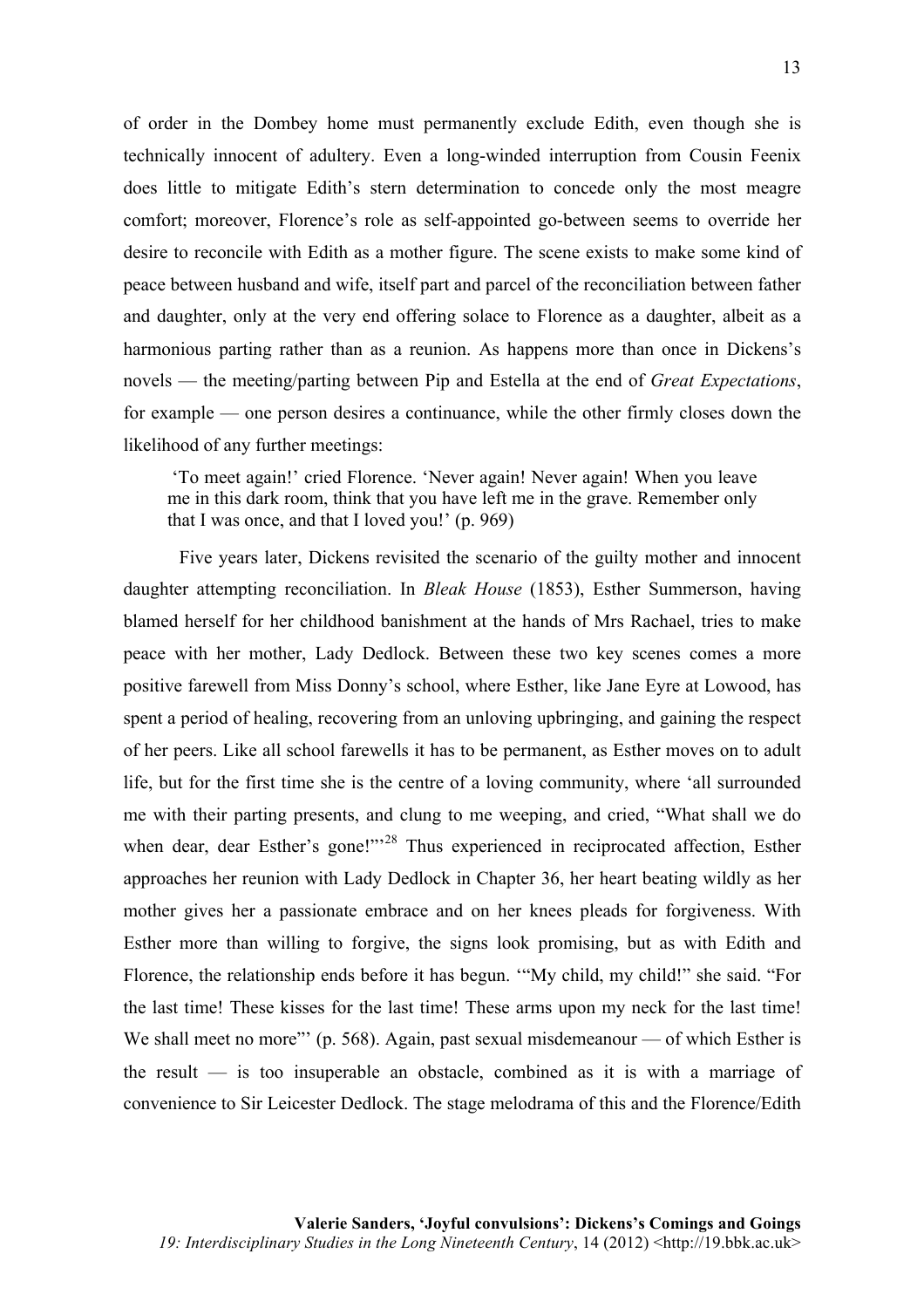reunion scene testifies to the impossibility of reabsorbing these relationships into the novels' other strand of stoical domestic realism.

With fathers, however, the prospects are significantly better, as Florence is permanently reconciled with Mr Dombey, and Louisa Gradgrind with her father, to take two comparable examples. Though Chapter 59 of *Dombey* is called 'Retribution', it contains the long-awaited reunion of Florence with her father, mooted once again in the standard gestures of theatrical reconciliation: 'Yes. His daughter! Look at her! Look here! Down upon the ground, clinging to him, calling to him, folding her hands, praying to him!' (p. 939). This time the child asks forgiveness of the father — 'Asking *his* forgiveness!', as the narrator scornfully interjects. Notably, the father hardly speaks. Only one outcry — 'Oh my God, forgive me, for I need it very much!' — is spoken by Mr Dombey, before he is led away by his daughter to undergo the necessary penitential illness before he can resume a new life with his reconstituted family. Mr Dombey's repentant silence is perhaps more telling than any conventional speeches might have been, but it also indicates Dickens's difficulty in finding a convincing register for the confession of twenty years' paternal neglect. What can he say, at this stage, to make up for a lifetime of ignoring and rejecting his daughter's loving overtures? On the other hand, being guiltless of any sexual indiscretion that might make him an unfit companion for the pure-minded Florence, Mr Dombey is eligible for complete readmission into the family.

The situation in Mr Gradgrind's family in some ways resembles Edith's with Florence, in that Louisa, like Edith, is not technically guilty of adultery, but has come close to contemplating it. Younger and more naive than Edith, she is saved at a turning point in her life when she might have been tempted to ruin herself — ironically, by the intervention of Sissy Jupe, whose father has permanently abandoned her. Instead, like Florence, Louisa takes the lead in the showdown reunion with her father, taxing him with all the shortcomings of her upbringing in the rhythms of confrontational melodrama as she asks: 'How could you give me life, and take from me all the inappreciable things that raise it from the state of conscious death?<sup>29</sup> Like Mr Dombey, Gradgrind has little to say in his own defence. He is dumbfounded into a stunned repetition of 'No, no, my poor child' (p. 240) before the scene closes with his laying her down, 'an insensible heap, at his feet' (p. 242). As with Charley's convulsions, it is the child, with many years of life ahead of them, who normally pays the price for a traumatic reunion with an absent parent.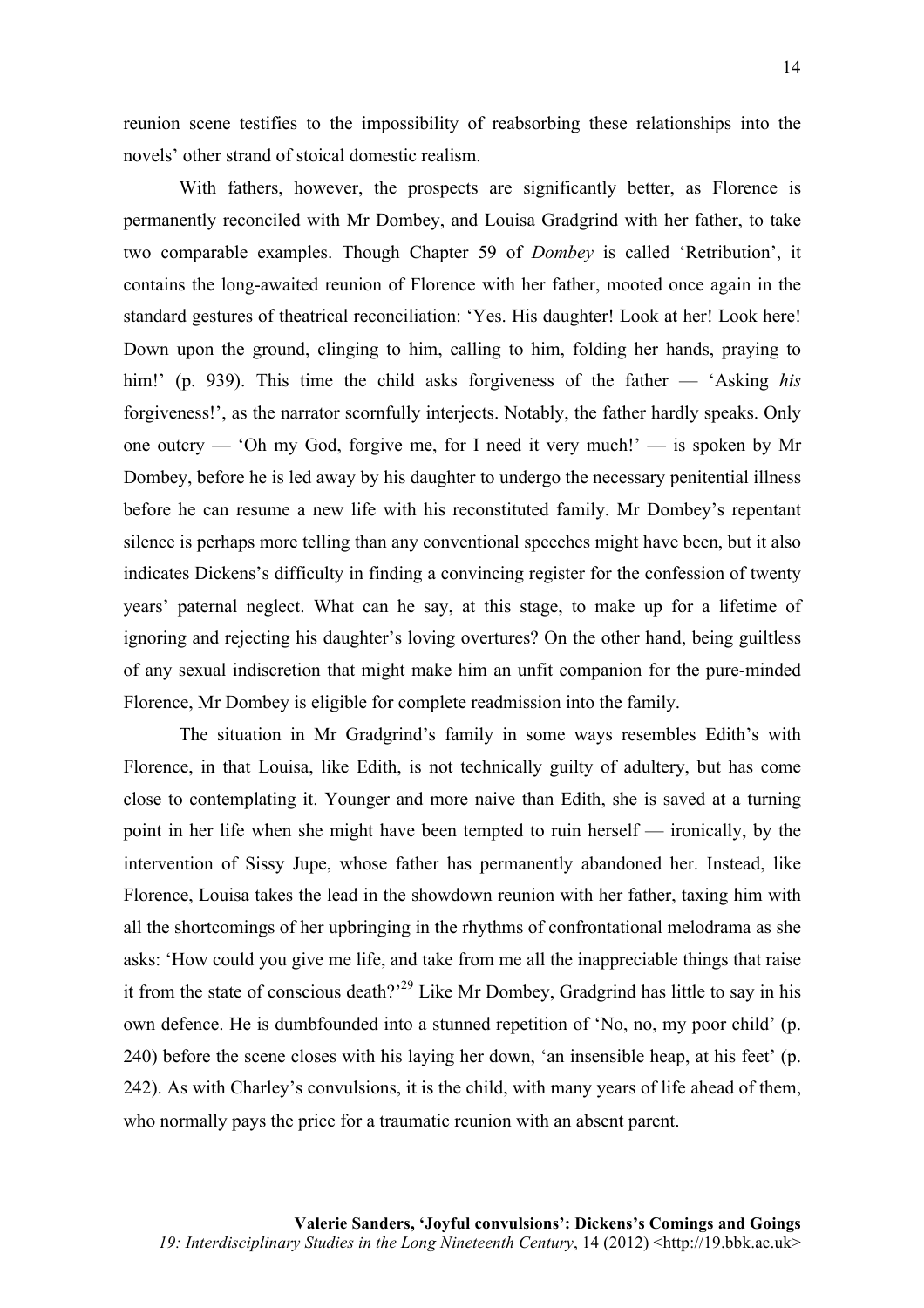## **IV**

#### **Conclusion**

Although we have perhaps moved some distance from Charley's convulsions, which triggered his father's helpless watchfulness and need to retell the story until he had fully possessed and understood it, they symbolize an extreme stage of Dickens's lifelong engagement with the disturbing emotions of parting and returning, which he addressed in his personal letters as well as his fiction. In his letters, he writes more freely of his feelings as a traveller to friends such as Forster than he does about parting with his young adult children. This suggests that as a father he found it necessary to cultivate emotional restraint in front of his sons in the interests of maintaining standards of 'manliness' and self-control. As we have seen, his farewell to 'Plorn' was the hardest of these partings, reported more uninhibitedly by Henry Dickens than by his father, though it is clear from Dickens's reports home that his sons were tearful as they joined their ships for what was often a long-drawn-out departure awaiting favourable winds and tides to set sail. In his fiction, the barely comprehended comings and goings of parent figures, the nature of whose relationships remain opaque to pre-adolescents, are usually rendered in dreamlike language from the child's point of view. Where young adults, such as Esther and Florence, are reunited with parent figures, the reunions with errant mothers shade off almost immediately into permanent partings. The sexual nature of their misdemeanours makes it impossible, as in stage melodrama, for them to rejoin the mid-Victorian, middle-class domestic family. For fathers, however, there is more hope. Dickens shows how the prospects of reunion between once errant daughters and unforgiving fathers are ultimately more hopeful than those between errant mothers and forgiving daughters. Untainted by personal immorality, those not irredeemable fathers, such as Mr Dombey and Mr Gradgrind, whose chief crime is to deprive their children of reciprocated and demonstrative feeling, are offered a second chance, albeit at the cost of temporarily reducing them to a stunned silence as they are made to recognize their emotional shortcomings as parents.

This conclusion makes things sound neater than they are, however. Evidence suggests that Dickens never fully came to terms with the strains of parting and returning, which in his letters and fiction alike figure as distillations of all that was troublesome in the wider emotional relations of parents and children. Determined to reinforce in his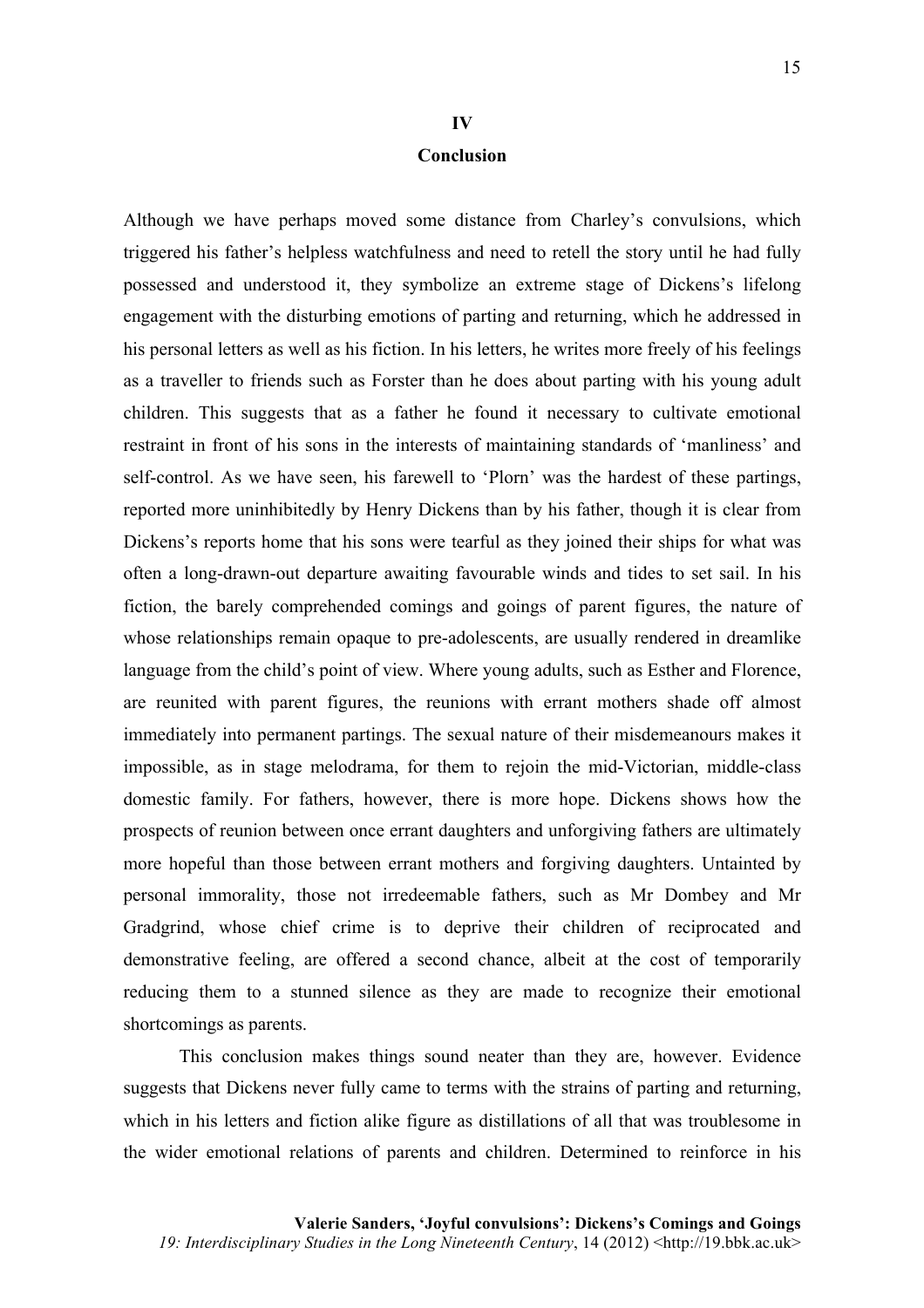letters the impression of manly self-control, he allows his novels to employ an altogether more vociferous register of accusation, exhortation, and silence. The child is here given the moral advantage and a freedom of speech lacking in Dickens's accounts of his own sons' climactic moments of high drama with their father. Above all, the novels' tense, unpredictable scenes of meeting and parting give the children sudden insight into their parents' previously hidden emotional history, which for Dickens's children remained withheld. The episode of Charley's convulsions bridges this divide as recording an instance where reunion verged on death, language ceased for a while, and a child's collapse into fits all but rendered his father senseless.

<u> 1989 - Johann Stein, fransk politik (d. 1989)</u>

<sup>&</sup>lt;sup>1</sup> *The Letters of Charles Dickens, ed.* by Madeline House and Graham Storey, 12 vols (Oxford: Clarendon Press, 1965–2002), III, 302. Further references are given after quotations in the text. Before he left for America, Dickens had asked Elliotson, who became the leading exponent of animal magnetism, to be on standby for any emergency calls out to his children (*Letters*, III, 8).

<sup>2</sup> Cited in *Letters*, III, 272n.

<sup>3</sup> John Keats, 'Ode to a Nightingale', in *The Poems of John Keats*, ed. by Jack Stillinger (London: Heinemann, 1978), p. 371, line 6.

<sup>4</sup> William Shakespeare, *King Lear*, ed. by Kenneth Muir (London: Methuen, 1980), V. 3. 195–98.

<sup>5</sup> Mamie Dickens, *My Father as I Recall Him* (New York: Dutton, 1897), pp. 108–09.

<sup>6</sup> Mamie Dickens, *My Father*, p. 137.

<sup>7</sup> John Elliotson, *The Principles and Practice of Medicine* (London: Butler, 1839), p. 473.

<sup>8</sup> 'The Funny Young Gentleman,' *Sketches of Young Gentlemen* (London: Chapman and Hall, 1838), online at <http://www.classicbookshelf.com/library/charles\_dickens/sketches\_of\_young\_gentlemen/7/> [accessed 22 March 2012].

<sup>9</sup> Charles Dickens, *Little Dorrit*, ed. by John Holloway (Harmondsworth: Penguin, 1967), p. 468.

<sup>10</sup> Jill L. Matus, '*Mary Barton* and *North and South*', in *The Cambridge Companion to Elizabeth Gaskell*, ed. by Jill L. Matus (Cambridge: Cambridge University Press, 2007), pp. 27–45 (p. 43). Matus explores these ideas more fully in her *Shock, Memory and the Unconscious in Victorian Fiction* (Cambridge: Cambridge University Press, 2009).

<sup>11</sup> Sally Shuttleworth, *The Mind of the Child: Child Development in Literature, Science, and Medicine* (Oxford: Oxford University Press, 2010), p. 2.

<sup>12</sup> Peter Brooks, *The Melodramatic Imagination: Balzac, Henry James, Melodrama and the Mode of Excess* (New Haven: Yale University Press, 1976).

<sup>13</sup> Brooks, *Melodramatic Imagination*, p. 4.

<sup>14</sup> Robert Douglas-Fairhurst, *Becoming Dickens: The Invention of a Novelist* (Cambridge, MA: Belknap Press, 2011), p. 329.